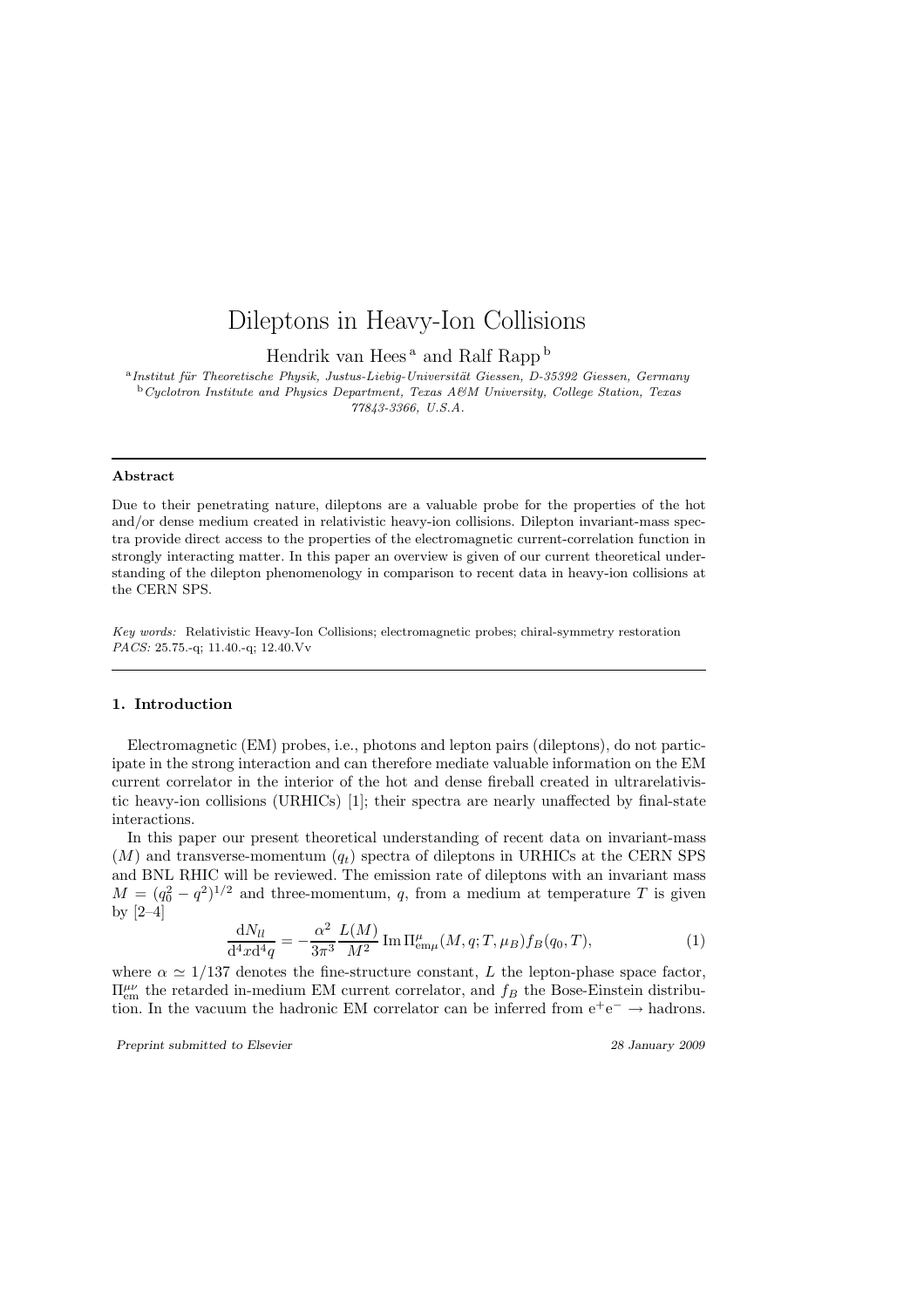At low  $M$  it is well-described by the vector dominance model (VDM), including the light vector mesons,  $\rho$ ,  $\omega$ , and  $\phi$  and at higher  $M \gtrsim 1.5$  GeV by the perturbative QCD (pQCD) continuum.

The theoretical investigation of the dilepton signal in URHICs thus must aim at a concise model for the spectral properties of the light vector mesons, most importantly the  $\rho$  meson in the iso-vector-vector channel, which give the most important contribution to the EM current correlator, and of the Quark-Gluon Plasma (QGP). The remainder of this paper is organized as follows: In Sec. 2 theoretical models for the EM current correlator in partonic as well as hot and/or dense hadronic matter are summarized, followed by a comparison to recent dilepton data from the SPS in Sec. 3 and conclusions and outlook in Sec. 4.

#### 2. In-medium properties of the EM current correlator

Approximate chiral symmetry (CS) in the light-quark sector of QCD is one of the most important ingredients for the building of effective hadronic models. In the vacuum and at low temperatures and/or densities CS is broken dynamically through the formation of a quark condensate,  $\langle \bar{\psi} \psi \rangle \neq 0$ , leading to the mass splitting of the mass spectra of chiral hadron multiplets. One of the most evident manifestations of CS breaking is seen in the measurement of the isovector-vector and -axialvector current correlators through  $\tau \rightarrow$  $\nu + n\pi$ -decay data (n: number of pions) [5,6]. Finite-temperature lattice-QCD (lQCD) calculations [7,8] find a melting of the quark condensate with increasing temperature and the restoration of CS above a critical temperature,  $T_c \simeq 160{\text -}190 \text{ MeV}$ . Another finding is that the CS restoration (CSR) and deconfinement transition temperatures, coincide [9]. From these findings one expects significant changes of the hadron spectra in a hot and dense medium close to CSR.

In the literature, two scenarios concerning the manifestation of CSR in the hadron spectrum have emerged: In one scenario it has been suggested that due to the melting of the quark condensate hadron masses should drop to 0 at the critical point [10]. The other mechanism is found in phenomenological hadronic many-body models, where hadron spectral functions show a significant broadening with small mass shifts [4,11–13]. It turns out, however, that both scenarios, i.e., either dropping masses or the broadening of in-medium hadron widths ("melting resonances") are compatible with QCD-sum rule calculations [14–17]. Thus the dilepton signal in URHICs gives an important experimental insight into the nature of the CSR through the vector part of the EM current correlator. Since on the other hand a direct measurement of the axialvector correlation function in heavy-ion collisions is difficult, a direct assessment of CSR in HIC's seems not to be possible. Thus, a promising theoretical evidence for CSR may be achievable by the application of finite-temperature Weinberg-sum rules [18,19] which relate moments of the difference of vector and axial-vector spectral functions to order parameters of CS like quark and four-quark condensates, which are in principle accessible in lQCD simulations.

A model-independent approach to the EM current correlator is the use of the chiralreduction formalism based on a low-density (virial) expansion [20] to evaluate medium modifications with empirical vacuum-vector and axialvector-correlation functions as input. In this approach a mechanism for CSR is the mixing of the vector and axialvector correlators through pions in the medium, similar to the "chiral mixing" found on the basis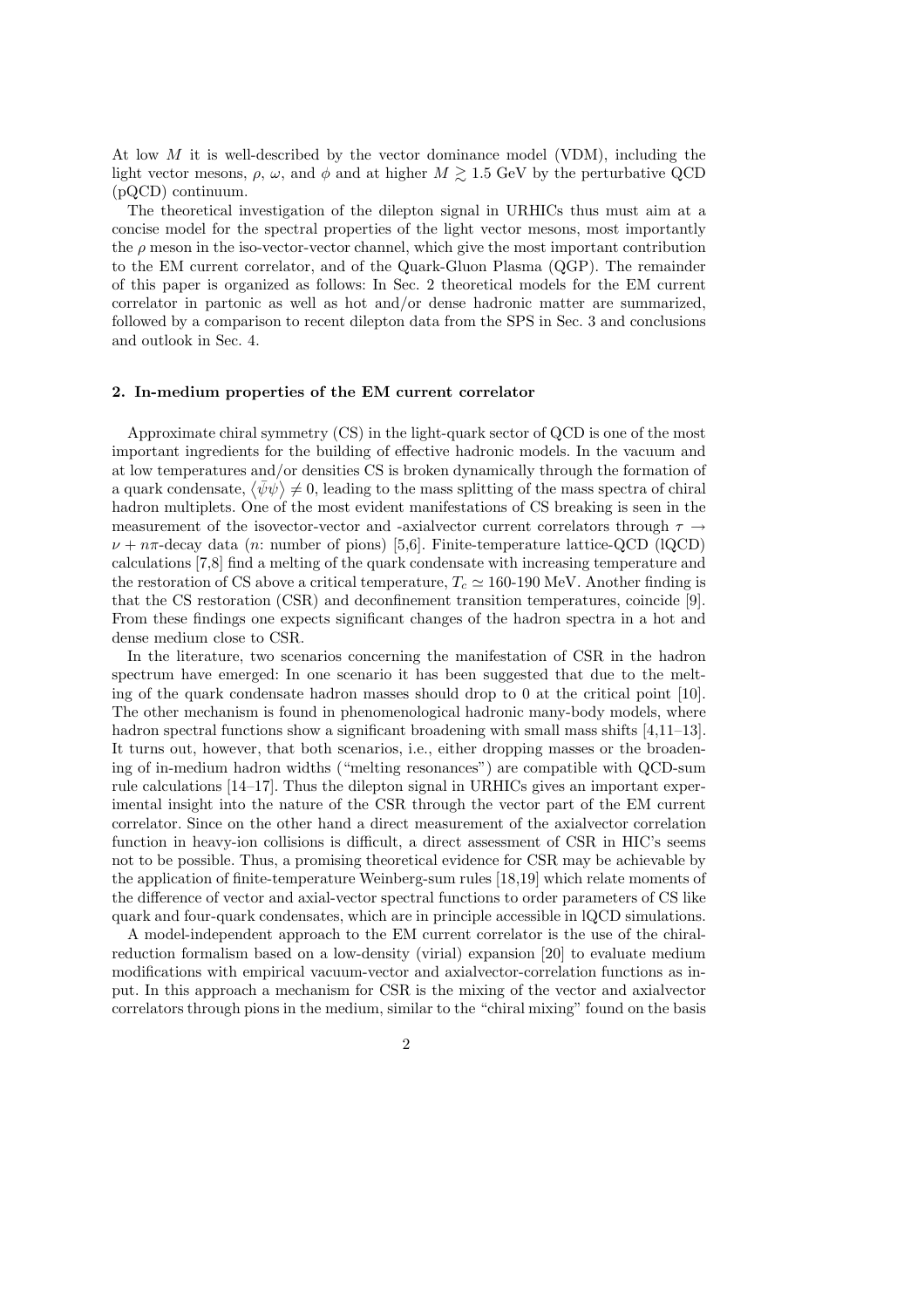of current algebra and PCAC [21]. However, the applicability of such methods is limited to the low-density/temperature region of the medium. Thus the building of effective hadronic models and the application of quantum-field theory methods becomes necessary to assess the dilepton signal in URHICs realistically. The most important guideline for building effective hadronic models is CS, e.g., using (generalized) hidden local symmetry [22,23] to describe vector (and axial-vector) mesons as gauge bosons. Recently, it has been shown that within these models CS can be realized in the vector manifestation (VM), leading to a field-theoretical model for the dropping-mass scenario of CSR [24]. However, the same model also admits the usual Wigner-Weyl realization, where one finds degeneracy of the  $\rho$  and  $a_1$  spectral functions with little mass shifts [25]. In general, this finding suggests that a decision in which way CS is realized in nature and how it is restored cannot be achieved from the fundamental principle of CS alone.

Another approach is the use of phenomenological Lagrangians which describe the vacuum properties of the vector mesons and evaluate medium modifications of their spectral functions within finite-temperature/density quantum field theory. To account for the strong couplings, hadronic many-body theory (HMBT) implements non-perturbative techniques like the dressing of, e.g., the pion propagator in the  $\rho$ -meson's pion cloud, as well as a resummation of direct interactions of the  $\rho$  with mesons and baryons of the medium (for a review see [1]). One finds small mass shifts of the vector mesons due to many repulsive and attractive interactions with cancellations in the real part of the vector-meson self-energy, but a substantial broadening of their spectral functions. An interesting result of the model in Ref. [13] is the apparent degeneracy of the pertinent hadronic dilepton-emission rates and that of hard-thermal-loop improved pQCD rates [26] at temperatures close to the critical region,  $T_c \simeq 160{\text{-}}190 \text{ MeV}$ , in a kind of "quark-hadron duality", implying CSR through "resonance melting". This finding is consistent with the smoothness of the isovector quark-number susceptibility in lQCD simulations [27].

Another possibility to assess in-medium properties of vector mesons is to employ empirical scattering amplitudes and dispersion-integral techniques within the  $T_{\rho}$  approximation for the in-medium selfenergies [28].

### 3. The dilepton signal in heavy-ion collisions

To confront the in-medium EM spectral functions from the above models to dilepton M and  $q_t$  spectra in URHICs a description of the entire evolution of the produced medium in its hadronic and partonic stages is necessary. The success of (ideal) hydrodynamics in the evaluation of the bulk of this matter implies local thermal equilibrium, i.e., the medium can be modeled by an energy-density and collective-flow field. In [29,30] a thermal fireball parameterization has been used. After a formation time the hot and dense matter is described as an ideal gas of quarks and gluons, evolving through a mixed phase to a hadron-resonance gas at a transition temperature of  $T_c \simeq 160{\text -}190$  MeV. As thermal-model evaluations of particle abundances in URHICs indicate, the chemical freeze-out temperature is about  $T_{\text{ch}} \simeq 160 \text{-} 175 \text{ MeV}$  [31,32], below which the particle ratios are fixed through the introduction of chemical potentials. The thermal freeze-out temperature, around which also elastic rescatterings cease, occurs at temperatures of  $T_{\text{fo}} \simeq 90{\text -}130 \text{ MeV}$ . The evolution of the medium is parameterized as a cylindrical ho-

3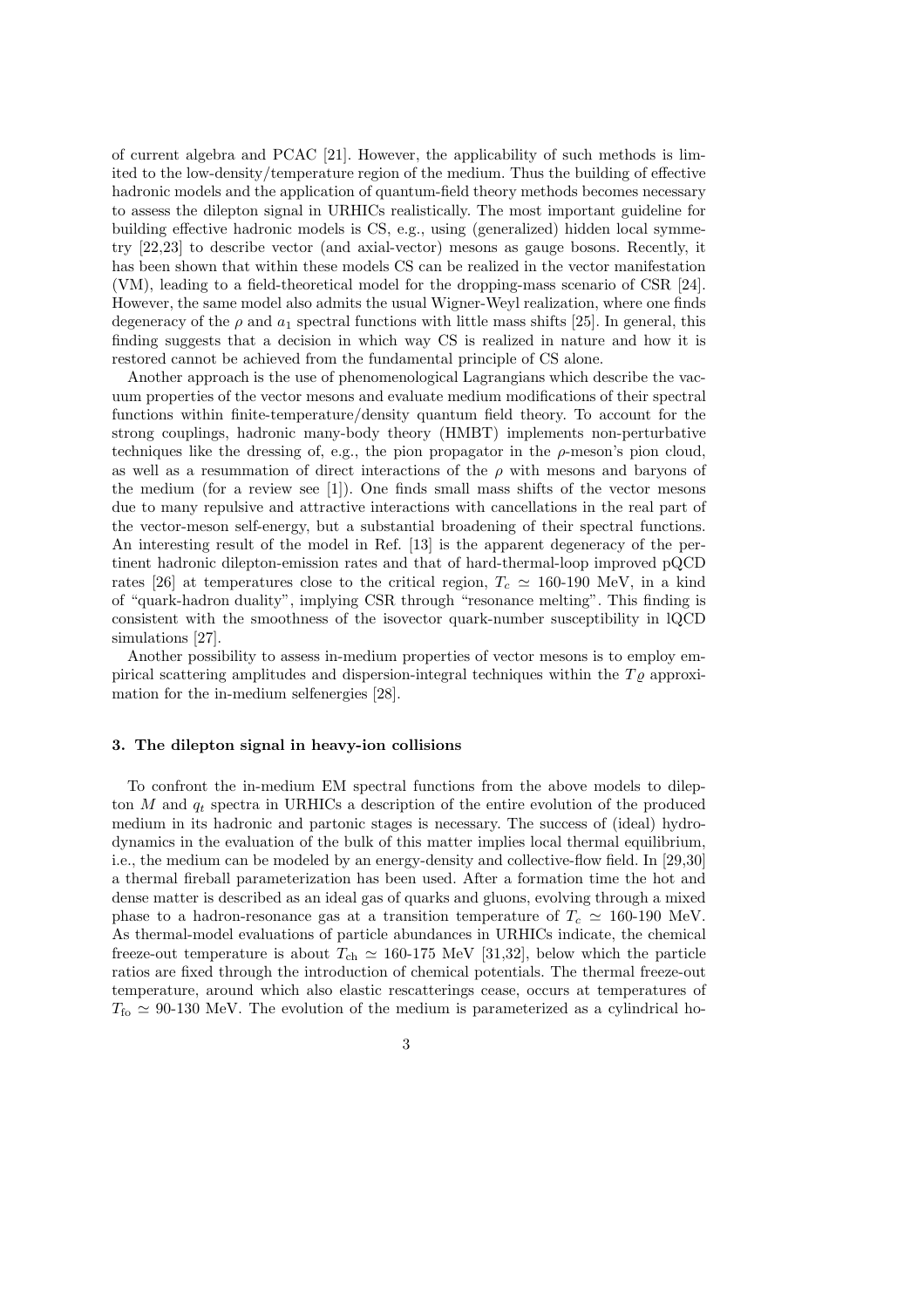

Fig. 1. (Color online) Left panel: Dimuon excess M spectrum in 158 AGeV In-In collisions [36] compared to model calculations in [30,37,38]. Right panel:  $q_t$  spectra [39] in various M bins compared to the model in [30] (using EoS-A and a radial acceleration  $a_{\perp} = 0.085 c^2/\text{fm}$  in the fireball). Note that the measurements refer to centrality-inclusive data, while the calculation assumes semi-central collisions defined by  $dN_{ch}/dy = 140$ .

mogeneous fireball which is longitudinally and radially expanding. The temperature is given via the assumption of isentropic expansion and the equation of state of an ideal gas of massless gluons and  $N_f = 2.3$  effective quark flavors with the total entropy fixed by the number of charged particles. After a mixed phase, which is described by a standard volume partition, the hadronic phase is modeled as a hadron-resonance gas.

Early on, measurements of dilepton  $M$  spectra in URHICs at the SPS have shown an indication of medium modifications via an increased yield in the low-mass region (LMR),  $M \leq 1$  GeV, compared to expectations from pp collisions [33]. However, only the recent precision achieved in the dimuon measurement of the NA60 collaboration in 158 AGeV In-In collisions [34,35] has made it possible to subtract the "hadron-decay cocktail" contribution to obtain the excess spectrum and thus to significantly discriminate between models of the dropping-mass or the resonance-melting scenarios for CSR. The data clearly favor small mass shifts and a substantial broadening of the vector-meson spectral functions. In Fig. 1 we compare the absolutely normalized mass spectrum [36] to the following models (i) Ref. [30], using spectral functions from HMBT [13] supplemented with thermal radiation from multi-pion induced processes and non-thermal sources (Drell-Yan annihilation, decays of primordial  $\rho$  mesons not equilibrated with the medium and  $\rho$  decays after thermal freeze-out), (ii) Ref. [37], implementing spectral functions from the  $T\rho$  approach in [28], and (iii) Ref. [38], where the chiral-reduction formalism has been applied. For the medium evolution in (i) and (ii) fireball models are used, while in (iii) a hydrodynamical calculation is employed. The predicted broadening of the EM correlator, particularly in model (i) at low masses, is dominated by baryonic excitations of the vector mesons in the medium.

In the same figure,  $m_t$  spectra  $(m_t^2 = M^2 + p_t^2)$  in different mass bins have been compared to the model in [30]. The latter also contains studies of the sensitivity to uncertainties in (a)  $T_c$  as determined in present lQCD simulations, and (b)  $T_{ch}$  as extracted from thermal models for hadron production. Three equations of state with  $T_c = T_{ch}$  =

4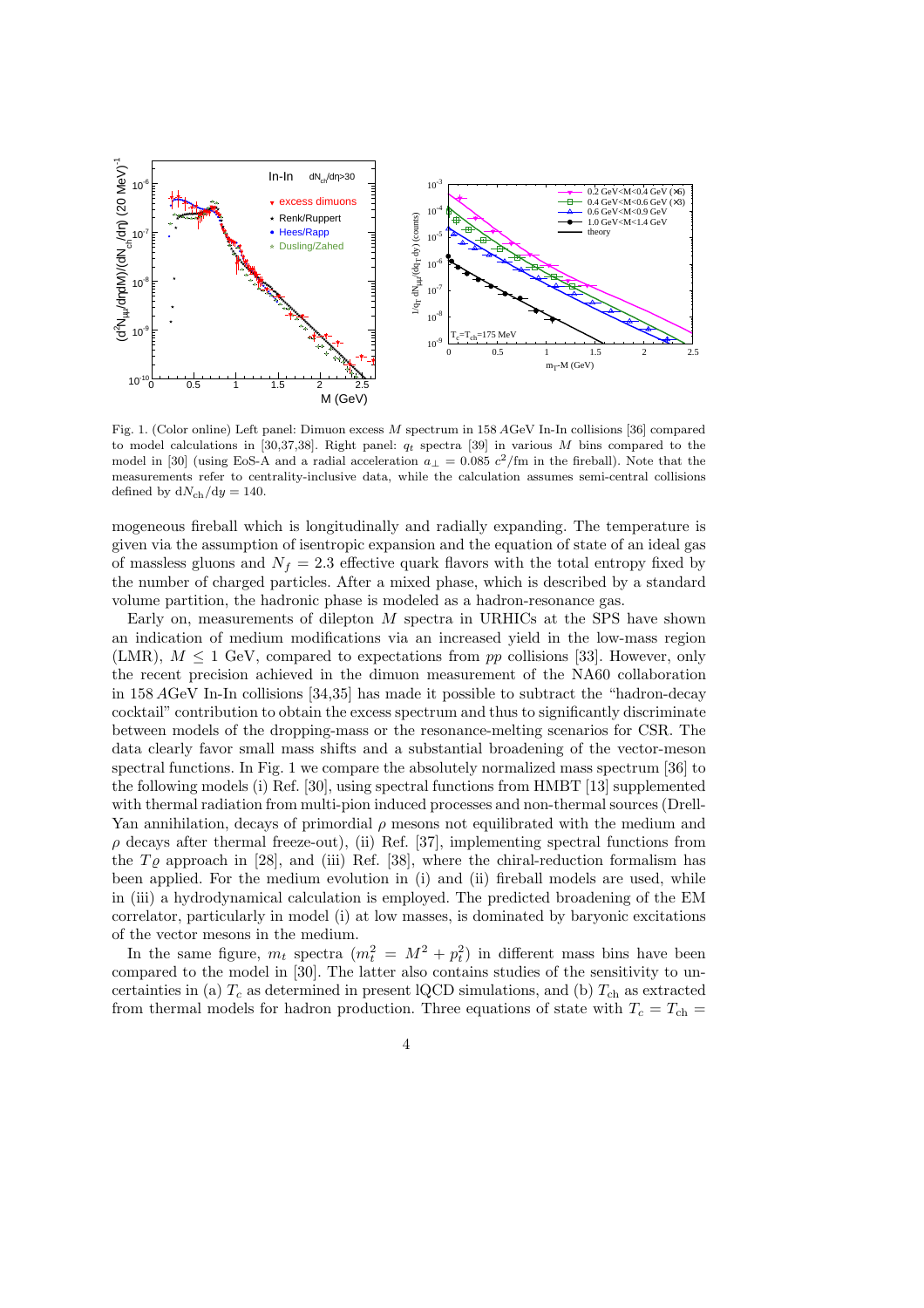

Fig. 2. (Color online) Left panel: effective slopes from  $m_t$  spectra for different equations of state and radial acceleration of the fireball [30], compared to NA60 data [34,35]. Right panel: Comparison of the same model [30] to recent CERES/NA45 dielectron spectra [40] in central 158 AGeV Pb-Au collisions.

175 MeV (EoS-A),  $T_c = T_{ch} = 160$  MeV (EoS-B), and  $T_c = 190$  MeV,  $T_{ch} = 160$  MeV (EoS-C) have been used. In EoS-C a chemically equilibrated hadronic phase in the temperature region 160 MeV  $\leq T \leq 190$  MeV has been assumed. The comparison to the M and  $m_t$  spectra is qualitatively comparable to that of EoS-A (up to small variations of the total dilepton yields which could be readjusted by small changes of the fireball lifetime). An interesting consequence of this insensitivity to  $T_c$  and  $T_{ch}$  is that the dimuon spectrum in the intermediate-mass region (IMR)  $M \geq 1$  GeV can be equally well described with models where the dilepton yield is either dominated by radiation from a partonic (EoS-B) or a hadronic (EoS-C) source [30]. Since the emission in this M region is dominated from fireball stages with temperatures around the critical region,  $T \simeq 160$ -190 MeV, this insensitivity is due to the above described "parton-hadron duality" of the dilepton rates within this model. Thus, a definite conclusion whether the dileptons in the IMR are dominated by radiation from a partonic or hadronic medium can only be drawn if a more precise value of  $T_c$  is known.

As shown in the left panel of Fig. 2 the comparison of the effective slopes of the  $m_t$ spectra with the corresponding analysis of the NA60 data indicates that a larger radial flow of the medium is favored by the data. The right panel of Fig. 2 shows a comparison of the same model to the recent dielectron spectrum in central 158 AGeV Pb-Au collisions from the NA45/CERES collaboration [40]. The result of the same model without the interactions of the  $\rho$  meson with baryons in the medium corroborates their prevalence for the broadening of the  $\rho$ -spectral function, in a very pronounced way in the mass region below the two-pion threshold.

### 4. Conclusions and Outlook

The comparison of effective hadronic models for in-medium properties of the EM current-correlation function with high precision dilepton data in URHICs is a promising method to gain insights in the nature of CSR. Models based on hadronic many-body theory, predicting a strong broadening of the vector-meson spectral functions with little mass shifts, are favored by recent measurements compared to those implementing the dropping-mass conjecture. However, a more complete analysis of the generalized hiddenlocal symmetry model with the vector manifestation of CS, leading to dropping vector